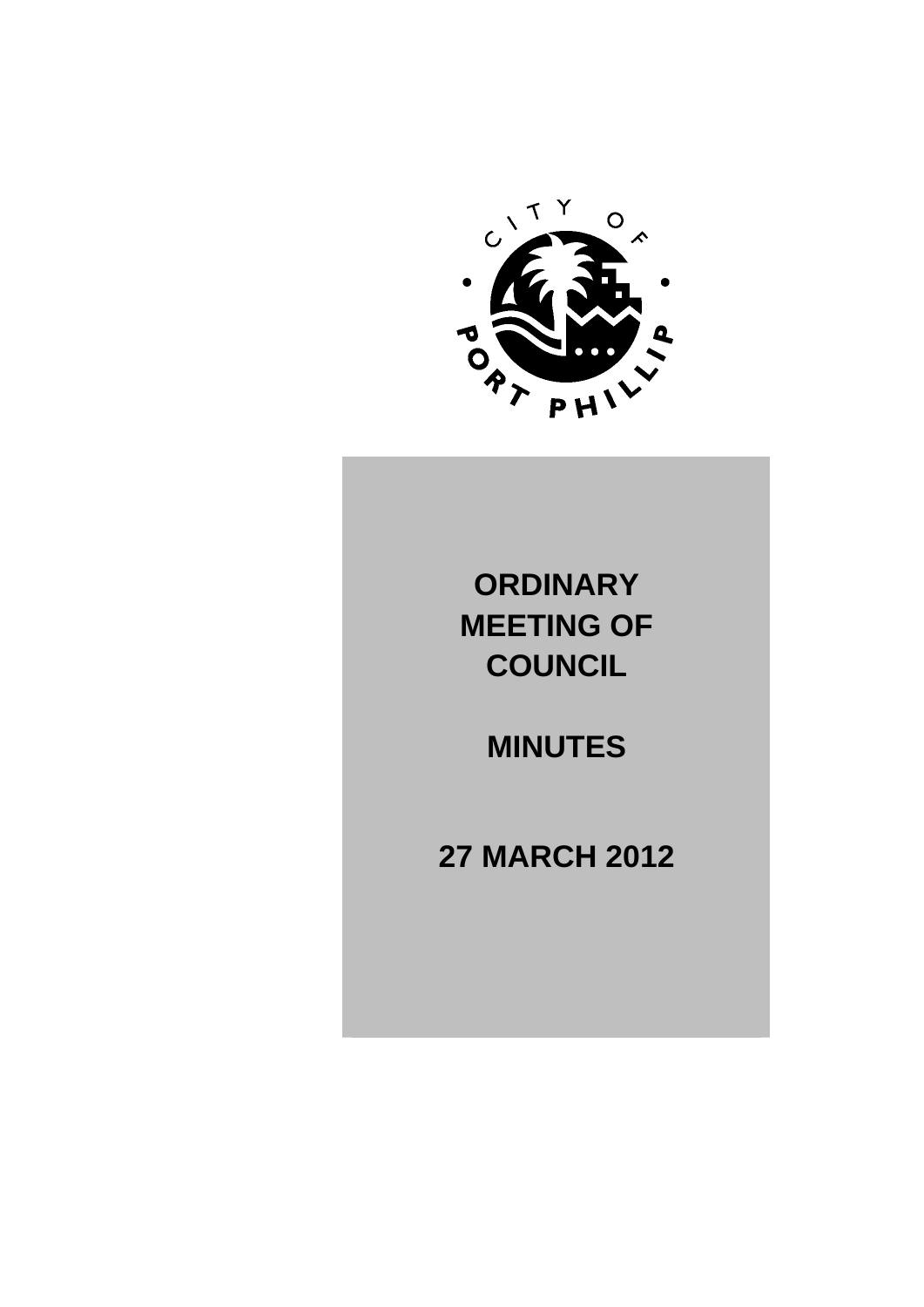### **MINUTES OF THE ORDINARY MEETING OF THE PORT PHILLIP CITY COUNCIL HELD ON 27 MARCH 2012 IN THE COUNCIL CHAMBER, ST KILDA TOWN HALL**

The meeting opened at 6.03pm

#### **PRESENT**

Cr Powning (Chairperson), Cr Bolitho, Cr Klepner, Cr Middleton, Cr O'Connor, Cr Thomann, Cr Touzeau.

#### **IN ATTENDANCE**

Kay Rundle Chief Executive Officer, Vanda Iaconese General Manager Cultural and Community Development, John Hicks General Manager City and Infrastructure Services, Sue Wilkinson General Manager Environment and Planning, Mark Brady General Manager Corporate Services, David Hehir Foreshore Coordinator, Damien Burgess Manager Parks & Open Spaces, Damien Dewar Coordinator Places and Projects, Carrie White Port Melbourne Place Manager, Norm McClelland Senior Governance Advisor.

*Council pays its respects to the people and elders, past and present, of Yalukit Wilam and the Kulin Nation. We acknowledge and uphold their relationship to this land.* 

## **1. APOLOGIES**

Nil.

### **2. CONFIRMATION OF MINUTES**

#### **MOVED Crs Klepner/Bolitho**

- 2.1 That the Minutes of the Ordinary Meeting of the Port Phillip City Council held on 13 March 2012 be confirmed with amendments in Notice of Motion moved by Councillor Klepner/Powning to be in italics and in bold.
- 2.2 That future amendments be recorded in the minutes in italics and in bold.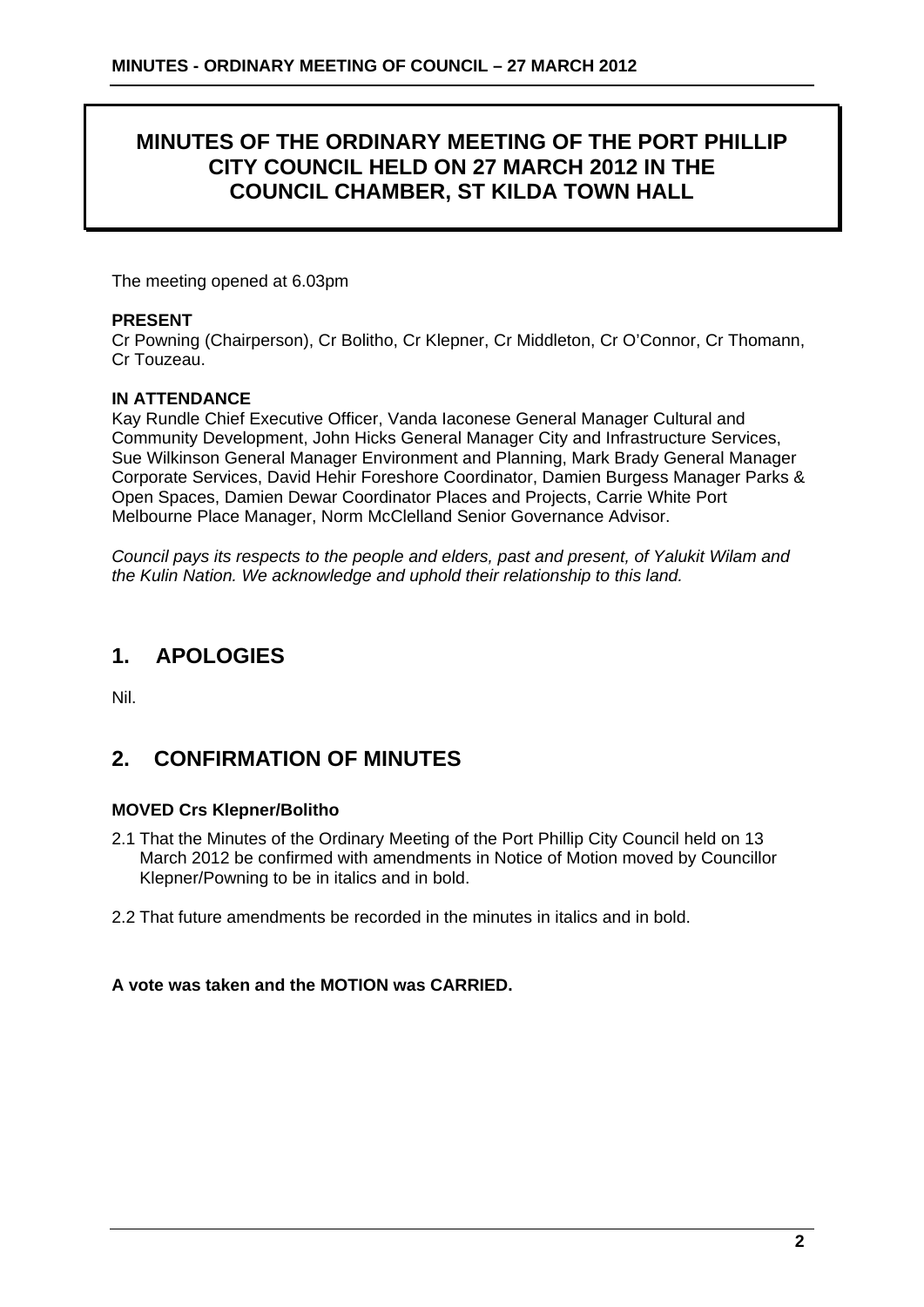## **3. DECLARATIONS OF CONFLICTS OF INTEREST**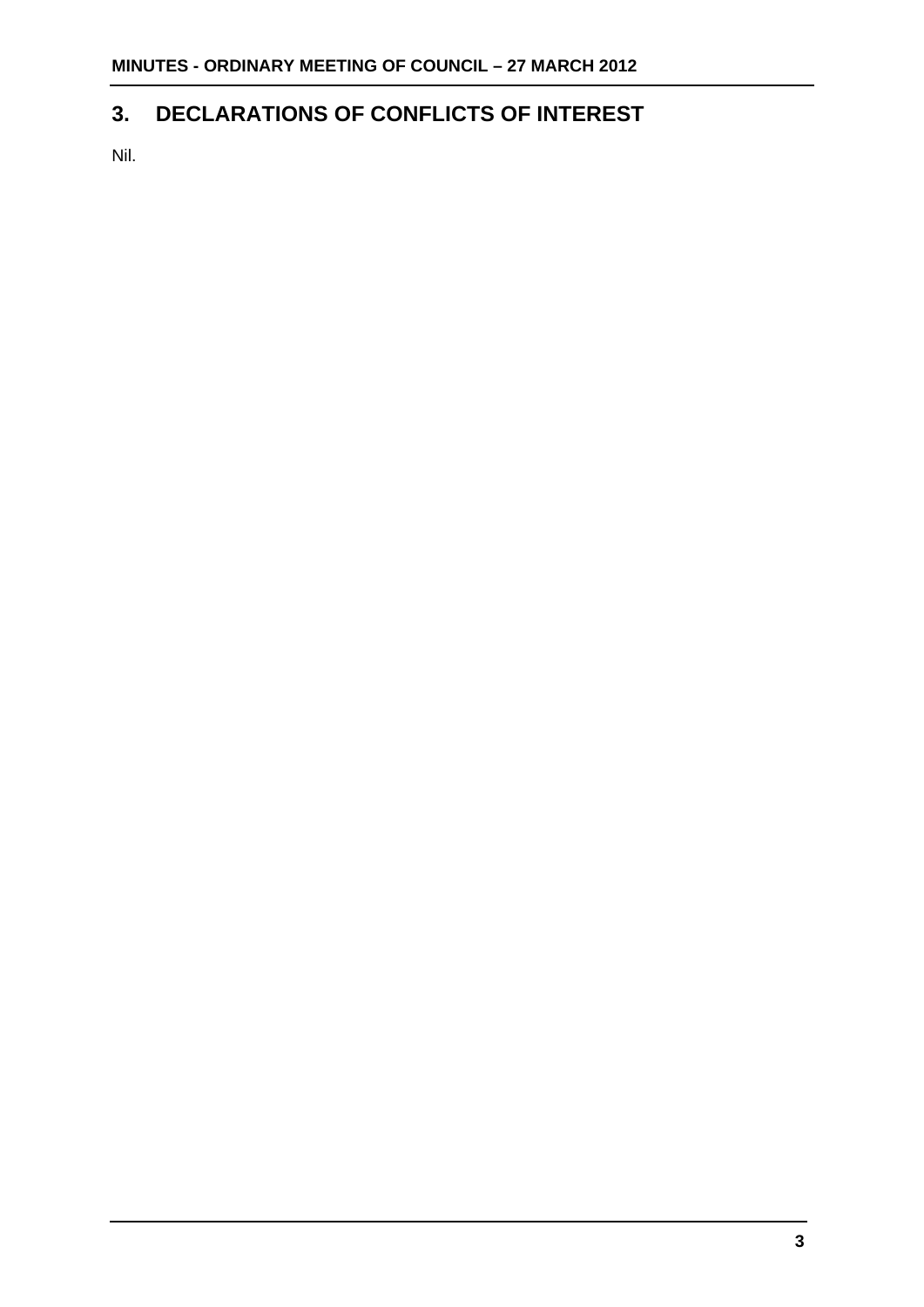## **4. PETITIONS AND JOINT LETTERS**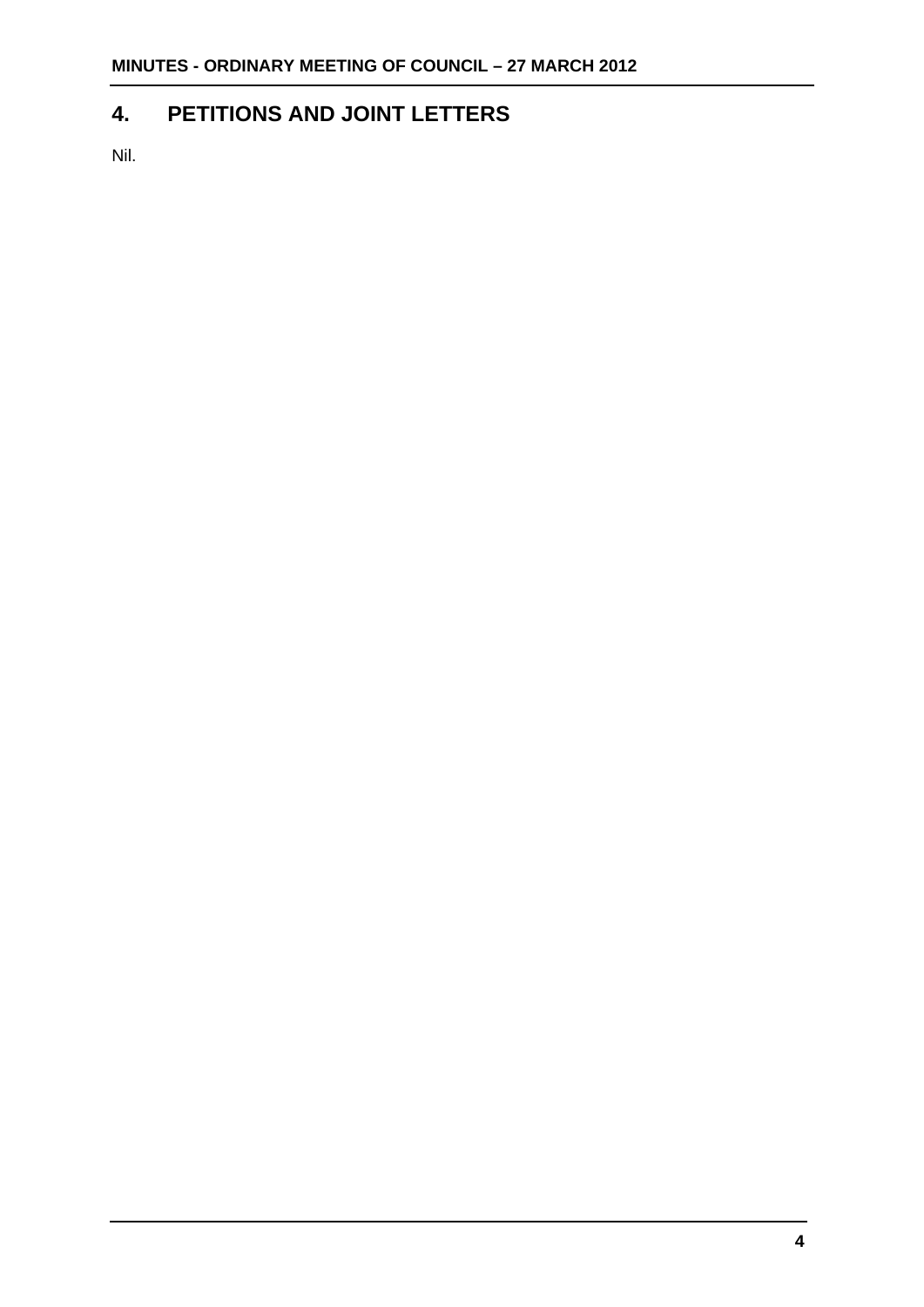## **5. SEALING SCHEDULE**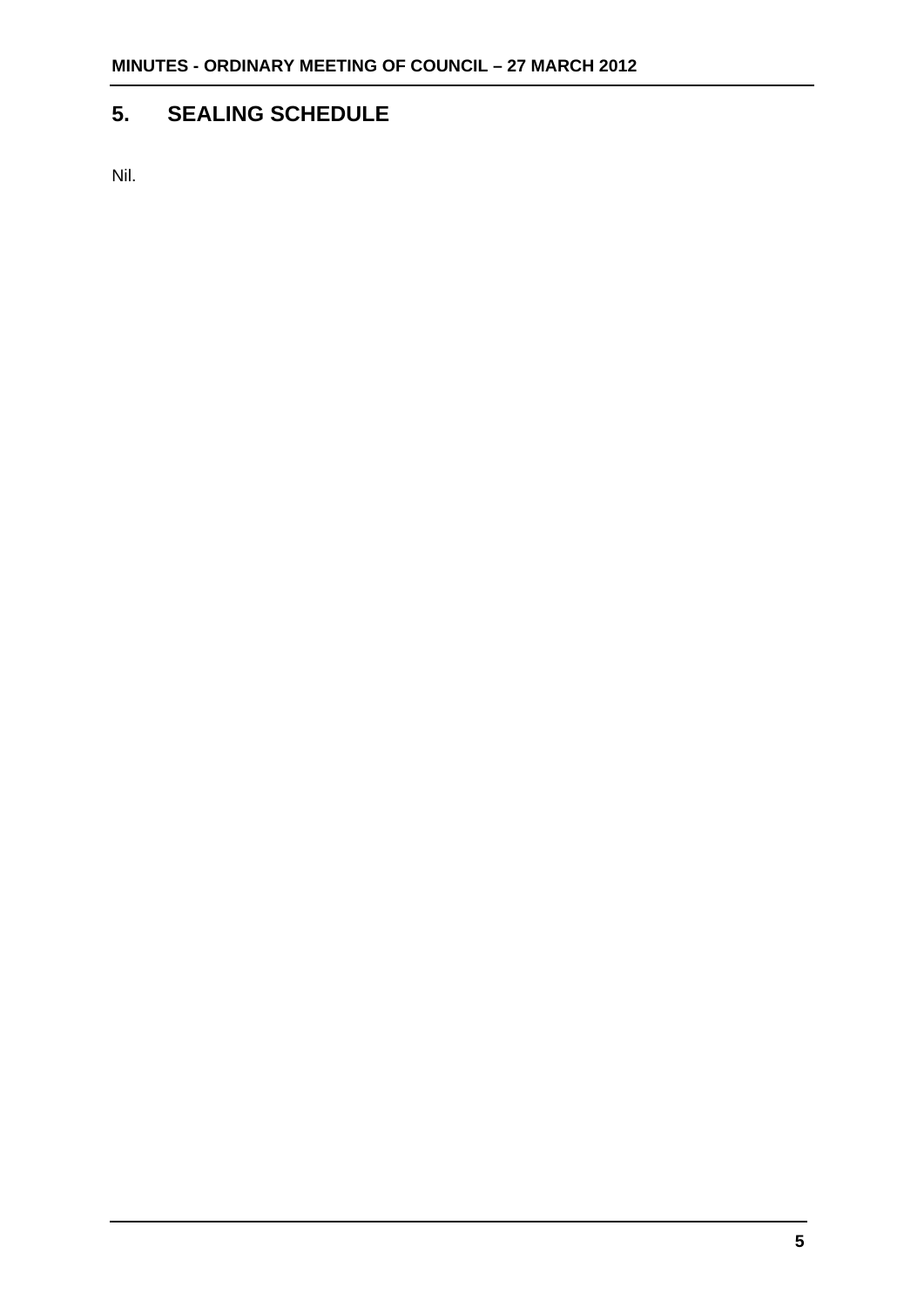### **6***.* **PUBLIC QUESTION TIME**

#### Preema Katheresan

• In regards to the Port Melbourne UDF community consultation why are the comments made by members of the public made available for public viewing? Is feedback confidential?

*Sue Wilkinson General Manager of Environment and Planning responded that confidentiality is preserved in the public submissions on the Port Melbourne UDF. However it is standard practice that should an objector want to view the objector's submissions that Council would make this available.* 

 Why was there only a two week period that allowed for consultation in regards to the restaurant permit on 11 Beach Street (Waterfront Place)?

*Mayor Powning responded that she would take the question on notice and an officer would respond to Ms Katheresan's question.* 

• In regards to site presented in the Port Melbourne UDF why has the address changed from 1-11 Waterfront Place to 1-7 Waterfront Place?

*Sue Wilkinson General Manager Environment and Planning confirmed that the correct address for the site is 1-7 Waterfront Place. 9-11 Waterfront Place are the restaurants on Station Pier. There is a current planning permit application for a liquor licence for these restaurants. As far as Council is aware, there has been no proposed development for the site in recent history. Sue Wilkinson suggested that these were the reasons for distinguishing between 1-7 and 9-11 Waterfront Place.* 

#### Meni Christofakis

Thanked Councillors for attending the Elwood Flood Forum on Monday 26<sup>th</sup> March

• In light of the forum held last night, will Council consider revisiting the planning solutions in regards to Elwood? Will the Council contact the state government and Melbourne Water that are currently in the process of reviewing the Building overlay for the Elwood area? Will Council adequately represent to Melbourne Water the complexity of issues affecting Elwood in regards to high density living, sewage and drainage pipes etc? Will Council ask the state government for more resources to adequately clean pipes and as to whether they are considering a long term plan in regards to water capture and diversion?

*Mayor Powning responded that the planning scheme review has been ongoing and the Council has meet with state government to ask for stronger ESD provisions. Mayor Powning responded that the Minister supported the Council view and that the Council is currently waiting for the outcome of the review process. Mayor Powning added that Council did meet with Melbourne Water roughly two months ago to express Council's concern in regards to the progress of updated SBO's and infrastructure affecting the municipality and Council is waiting for a response.*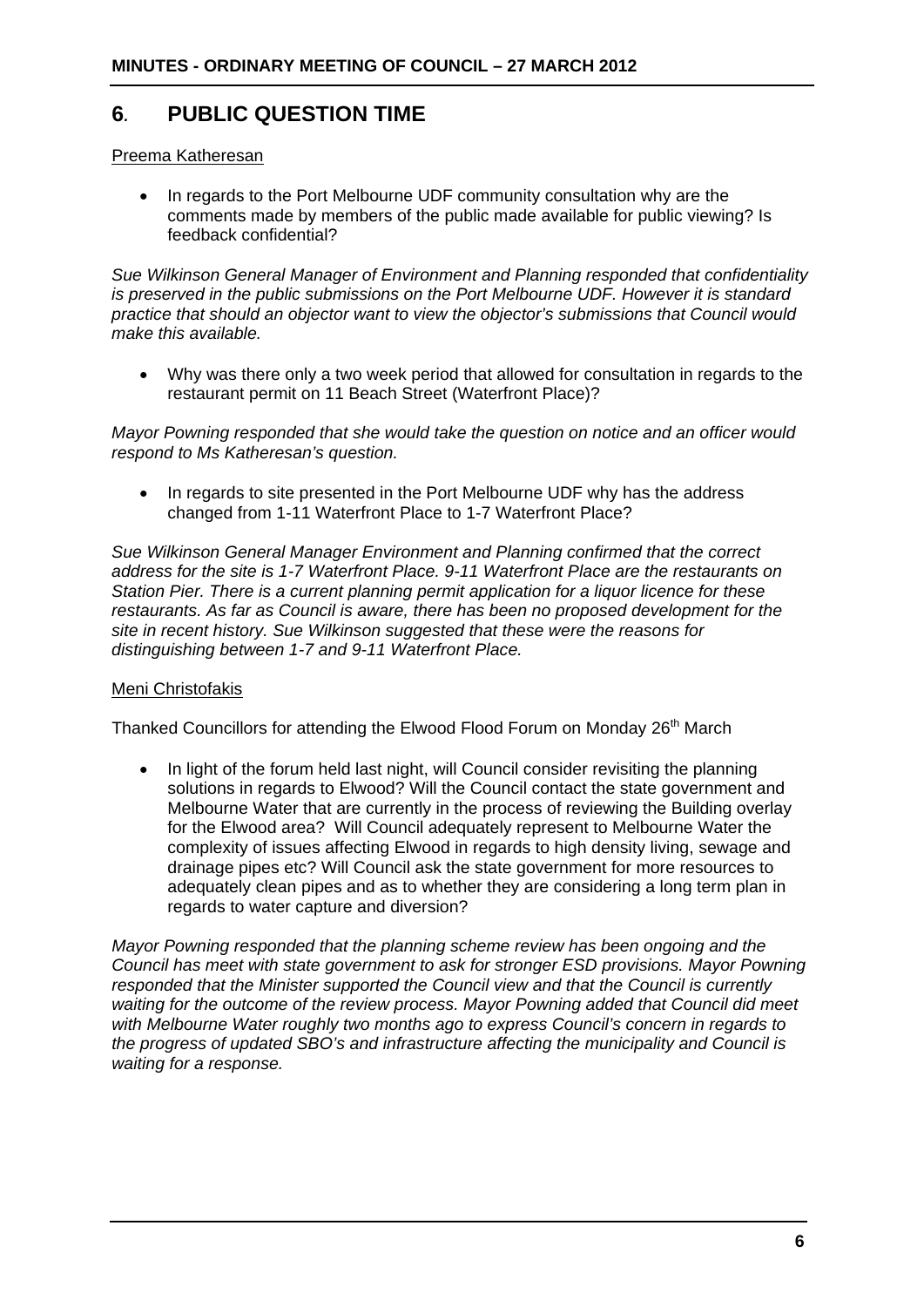### **7. COUNCILLOR QUESTION TIME**

Councillor Thomann acknowledged the passing of Aboriginal Elder Unc Graham 'Bunja' Geebung on Sunday 25<sup>th</sup> March 2012.

Councillor Thomann asked how the Councillors can recognise his passing and his contributions to the Port Phillip community.

*Kay Rundle CEO of Port Phillip advised that Council has sent its condolences to the family and is in discussion with the family of Unc Graham 'Bunja' Geebung to keep Council's response to his passing in line with the requests of his family. The Chief Executive Officer added that Councillors will be informed of the plans for a formal acknowledgment within the next few days.*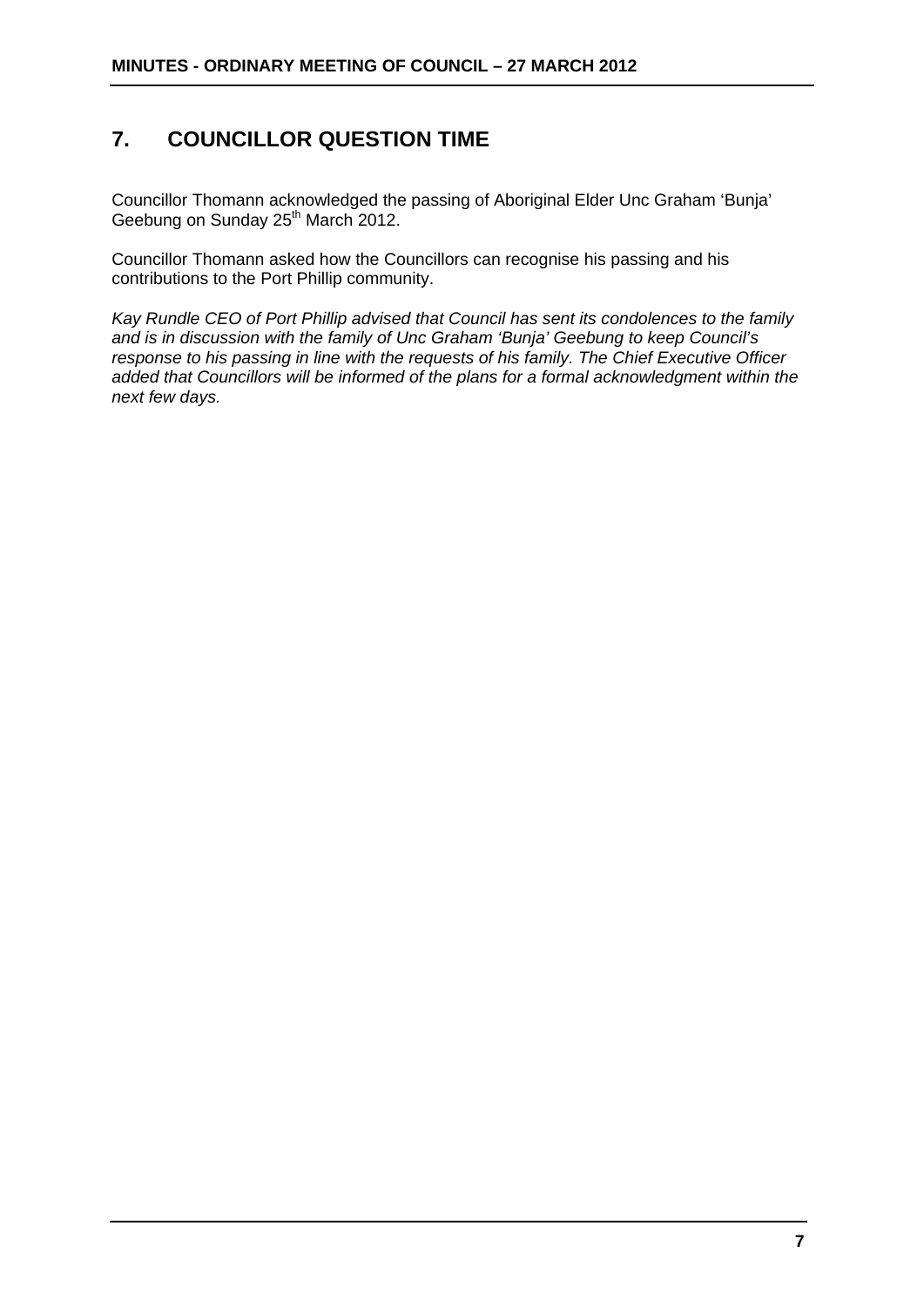# **8. PRESENTATION OF REPORTS**

Discussion took place in the following order:

- 8.1 Audit Committee Activities Update and Review of External Members' Remuneration
- 8.2 Foreshore Management Plan
- 8.3 Port Melbourne Waterfront Urban Design Framework Community **Consultation**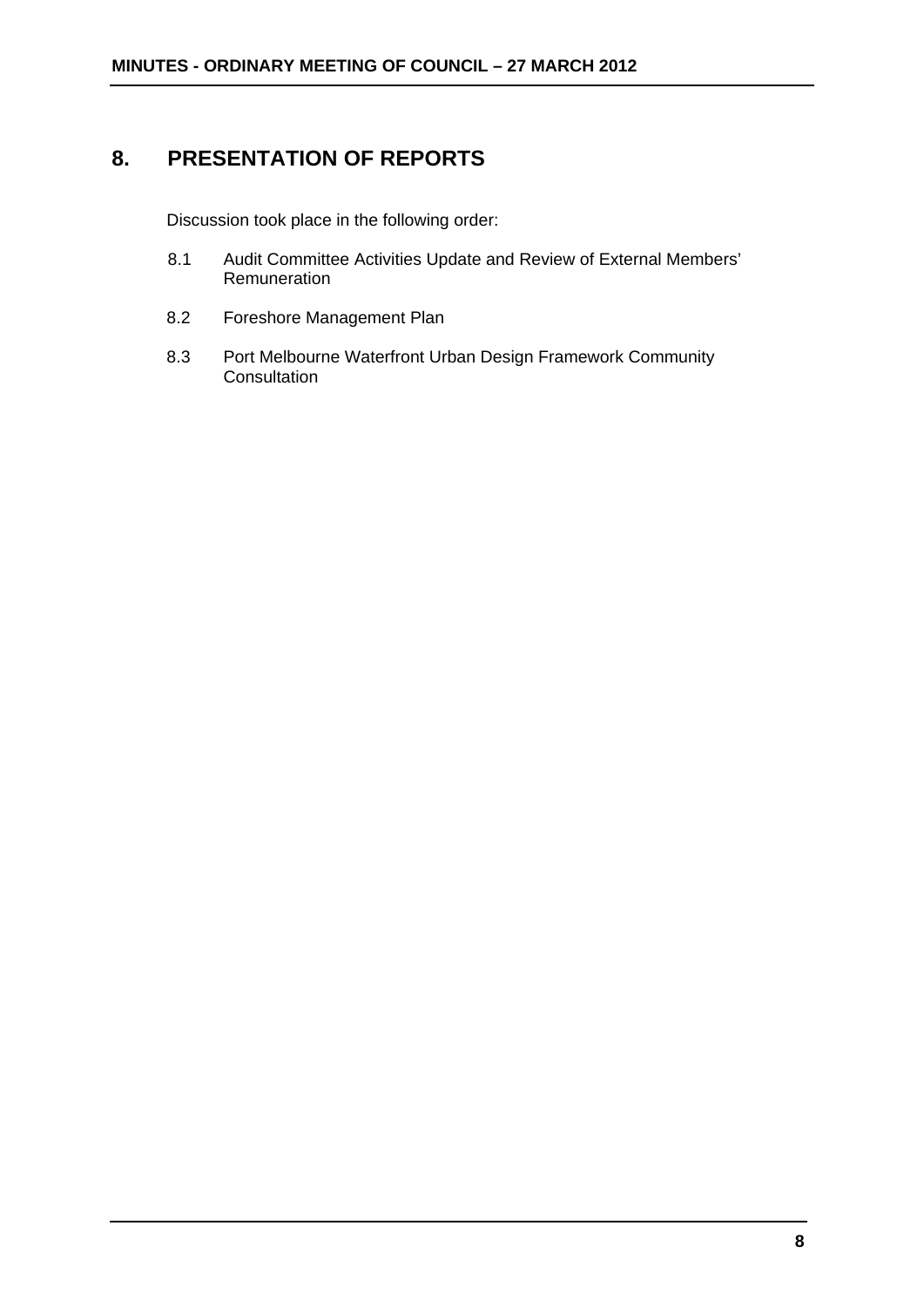#### **8.1 AUDIT COMMITTEE ACTIVITIES UPDATE & REVIEW OF EXTERNAL MEMBERS' REMUNERATION**

#### **Purpose**

The purpose of this report is to bring to the attention of Council the matters discussed at the March 2012 meeting of the City of Port Phillip Audit Committee and for Council to consider and review the quantum of the remuneration of the external members of the Committee.

#### **MOVED Crs Thomann/O'Connor**

That Council:

- 2.1 Receives and notes the report outlining the matters dealt with at the March 2012 meeting of the City of Port Phillip Audit Committee, namely:
	- 2.1.1 risk management update;
	- 2.1.2 OH&S Annual Update;
	- 2.1.3 administration of portable and attractive assets;
	- 2.1.4 quarterly management report December 2011;
	- 2.1.5 Strategic Internal Audit Plan;
	- 2.1.6 audit recommendations tracking tables;
	- 2.1.7 leave accruals; and
	- 2.1.8 OH&S Audit.
- 2.2 Considers the survey of other Councils' payments to external members of their Audit Committees and on the basis that Port Phillip's fees are at the lower end of the payments reviewed, determine to set the following fees effective 1 July 2012 and that these fees be adjusted by CPI on  $1<sup>st</sup>$  January each year:
	- 2.2.1 Chairperson \$7,000 per annum; and
	- 2.2.2 other members \$6,000 per annum.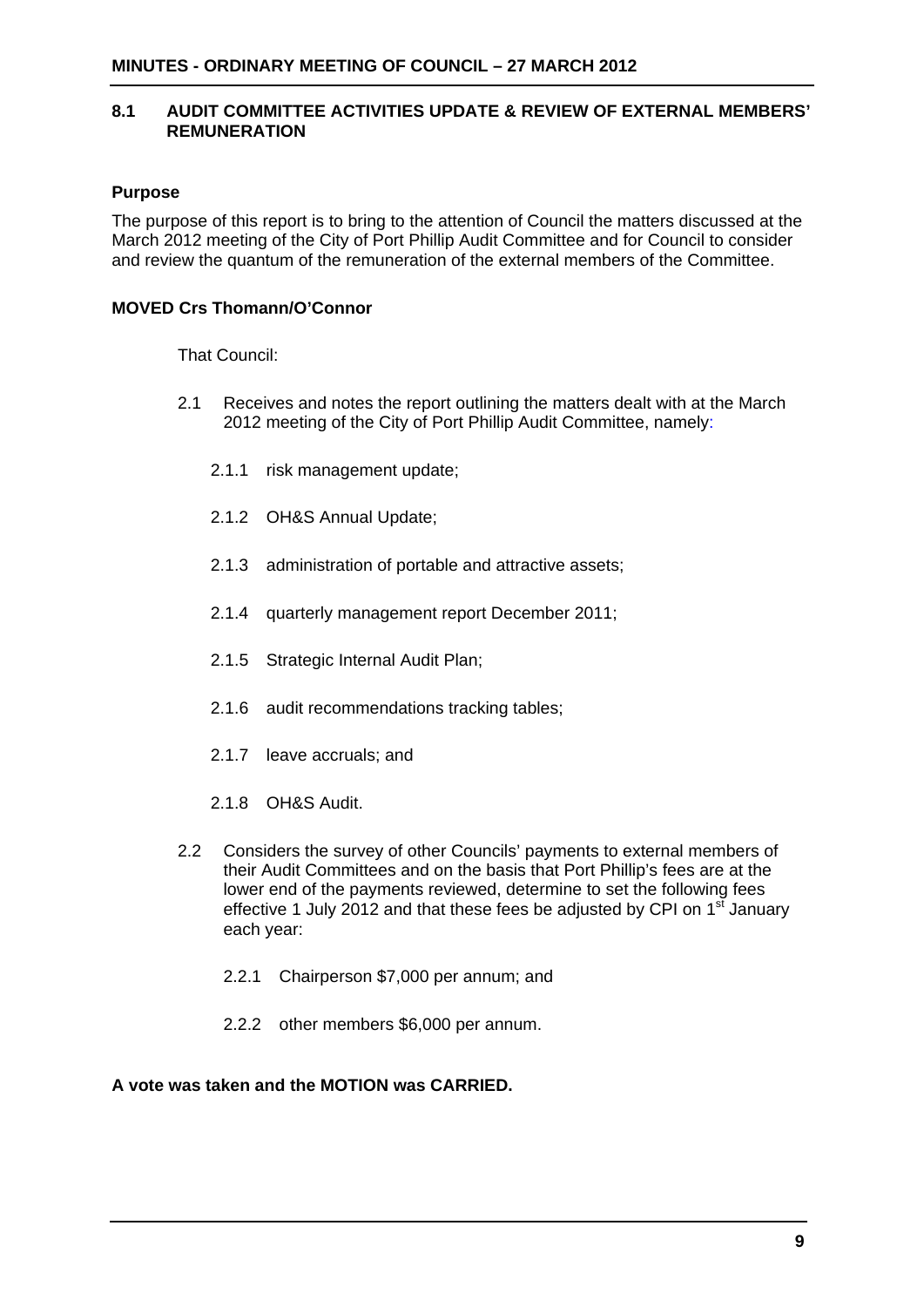#### **8.2 FORESHORE MANAGEMENT PLAN**

#### **Purpose**

This report is being presented to seek Council adoption of the Foreshore Management Plan.

The following speaker made a verbal submission:

#### Peter Holland

- Expressed gratitude that the issues that were raised in regards to aspects of the first draft of the Foreshore Management Plan pertaining to the St Kilda Harbour are acknowledged in the re-drafted Foreshore Management Plan.
- Appreciates that the Council is attempting a win-win scenario in regards to balancing key stakeholders and Council's re-development plans for St Kilda foreshore.
- Congratulated Council for its efforts and wishes them luck in future endeavours to protect and enhance a precious resource.

#### **MOVED Crs O'Connor/Middleton**

2.1 Adopts the Foreshore Management Plan with the following amendments:

the detailed dot points under #4

| 2.1.1 | On page 4 from the second sentence, Principle 9 should read,<br>"Increases in building footprints or increases to the foreshore car park<br>net footprint will not be allowed. There should be no loss of open<br>space."                                             |
|-------|-----------------------------------------------------------------------------------------------------------------------------------------------------------------------------------------------------------------------------------------------------------------------|
| 2.1.2 | On page 4, in Principle 10, change the first word to "Recognise" and<br>add the word "only" before the phrase "encourage investment".                                                                                                                                 |
| 2.1.3 | On page 5, in Theme 4 Recreational: #5 after "consistent with the" add<br>the words "the Principles and Council's"                                                                                                                                                    |
| 2.1.4 | On page 6, in Theme 7 change the first word to "Maintain" and add at<br>the end "in accordance with the guiding Principles"                                                                                                                                           |
| 2.1.5 | On page 6, replace Theme 10 with "Support and enhance sustainable<br>commercial uses that achieve a balanced use of foreshore public land<br>and net community benefit in accordance with Principles 9 and 10."                                                       |
| 2.1.6 | On page 7, replace the references to "new beach showers and<br>drinking/water bottle refill stations" with "new drinking/water bottle refill<br>stations"                                                                                                             |
| 2.1.7 | On page 7, under Port Melbourne heading, delete the detailed dot<br>points under #7 and under South Melbourne and Middle Park, modify<br>#2 to read "Work with the Life Saving Club and LSV to provide a new<br>building" and delete the detailed dot points under #2 |
| 2.1.8 | On page 7, under St Kilda heading, modify #4 to read "Work with the<br>Life Saving Club and LSV to provide new accommodation" and delete                                                                                                                              |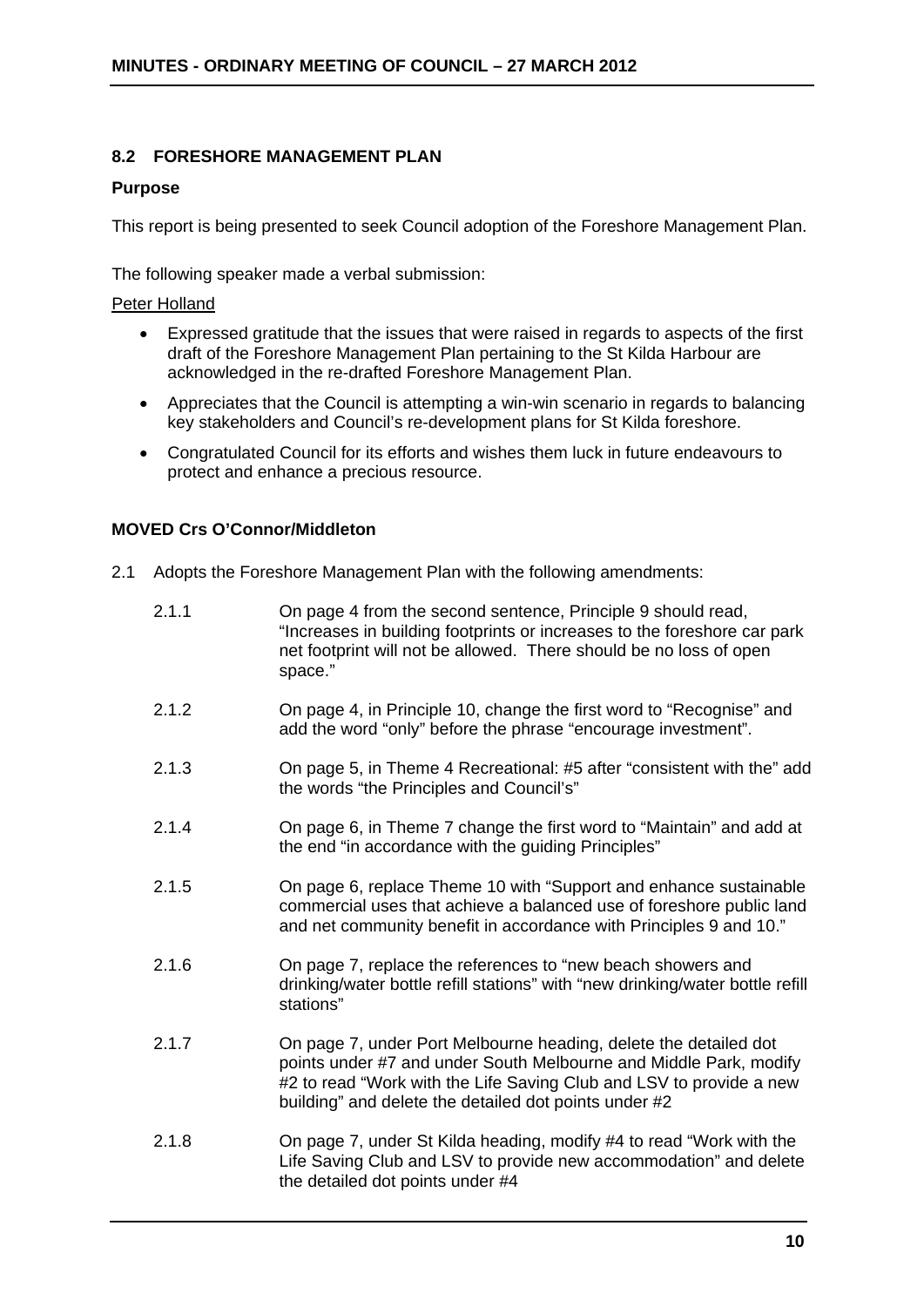| 2.1.9  | On page 21, modify the last sentence in the first paragraph under<br>Section 1.5.20 to read that "with millions of people visiting"                                                                                                                        |
|--------|------------------------------------------------------------------------------------------------------------------------------------------------------------------------------------------------------------------------------------------------------------|
| 2.1.10 | On page 24, move Section 1.5.26 Aboriginal Recognition to Section<br>1.3.                                                                                                                                                                                  |
| 2.1.11 | On page 25 in Section 1.6.7: delete the word "indirectly" in the second<br>last line.                                                                                                                                                                      |
| 2.1.12 | On page 31 from the second sentence, Principle 9 should read,<br>"Increases in building footprints or increases to the foreshore car park<br>net footprint will not be allowed. There should be no loss of open<br>space."                                 |
| 2.1.13 | On page 31, in Principle 10, change the first word to "Recognise" and<br>add the word "only" before the phrase "encourage investment".                                                                                                                     |
| 2.1.14 | On page 35, under Objective 2b, add an additional Action reading<br>"Proactively plan and coordinate the preparation and management of<br>key foreshore sites attracting large crowds in busy periods."                                                    |
| 2.1.15 | On page 35, under Objective 2c, add an additional Action reading<br>"Continue to liaise with Parks Victoria and Water Police to reduce<br>infringements by PWC operators and increase the safety amenity of<br>swimmers and other users of the foreshore." |
| 2.1.16 | On page 42 in Section 4.8.2 third dot point delete "shower"                                                                                                                                                                                                |
| 2.1.17 | On page 43 under Objective 6a No. 1, add at the end "and will not<br>increase the net footprint or cause any loss of open space"                                                                                                                           |
| 2.1.18 | On page 44 under Objective 7b, change the first word to "Maintain"<br>and add at the end "in accordance with the guiding Principles"                                                                                                                       |
| 2.1.19 | On page 50 in Section 4.12.2 delete the second last dot point.                                                                                                                                                                                             |
| 2.1.20 | On page 50 under Objective 10a: delete action #1                                                                                                                                                                                                           |
| 2.1.21 | On page 51 delete Objective 10c and related action                                                                                                                                                                                                         |
| 2.1.22 | On page 55 under section 5.3.3, delete the detailed dot points under<br>#7 and "beach showers and" under #6.                                                                                                                                               |
| 2.1.23 | On page 57 under section 5.4.3, modify #2 to read "Work with the Life<br>Saving Club and LSV to provide a new building" and delete the<br>detailed dot points under #2                                                                                     |
| 2.1.24 | On page 60 modify #4 to read "Work with the Life Saving Club and<br>LSV to provide new accommodation" and delete the detailed dot<br>points under #4                                                                                                       |
| 2.1.25 | On page 64 under section 6.2, add a further column that identifies<br>year of expiry of the agreement and sort the table by expiry year.                                                                                                                   |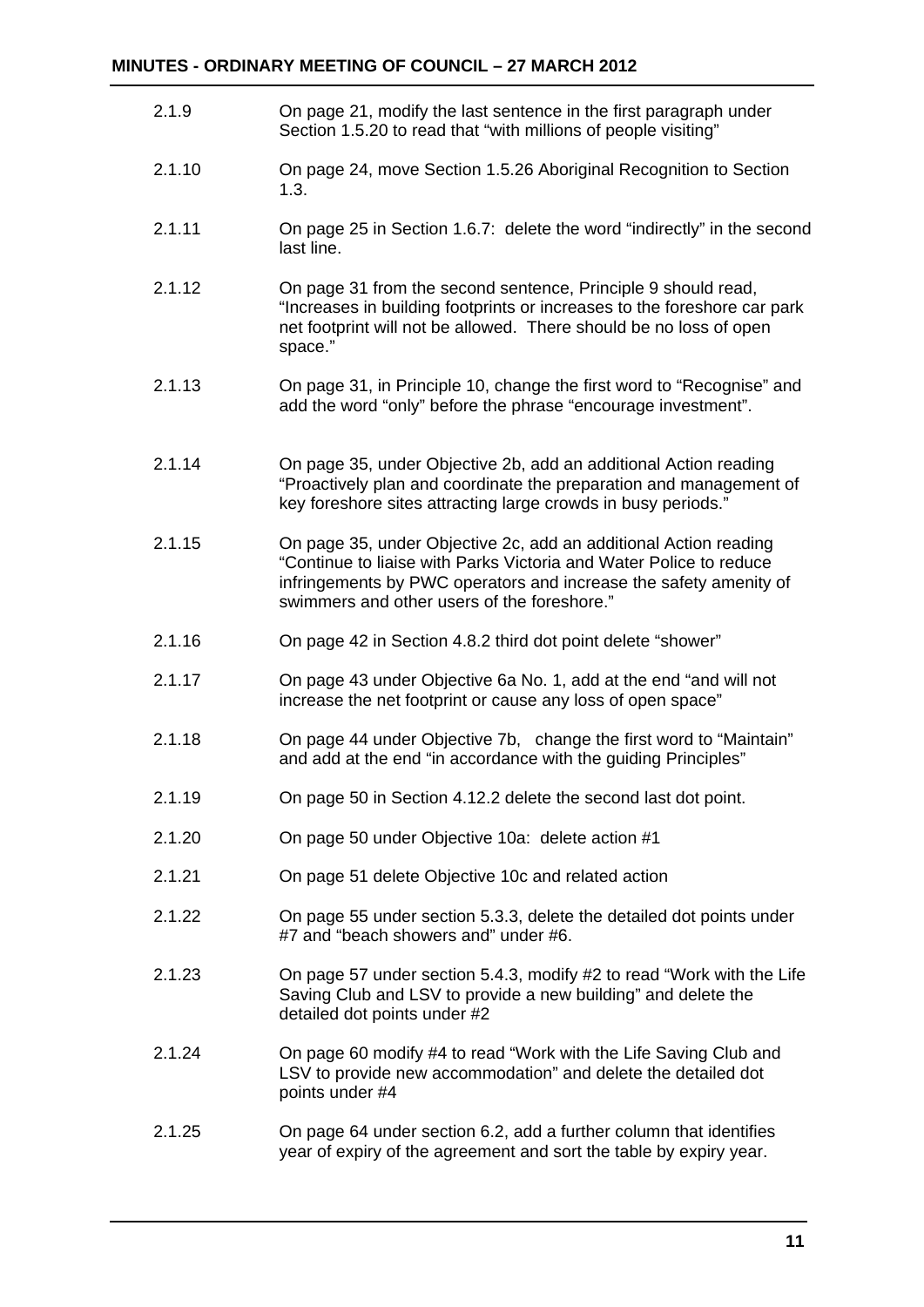- 2.2 Considers future implementation of actions in the annual budget process.
- 2.3 Seeks approval of the Foreshore management Plan by the Victorian Minister for Environment and Climate Change.
- 2.4 Requests a further report to Council on potential options to separate personal water craft from swimmers.
- 2.5 Requests a further report with a more detailed table under section 6.3 including information such as income from the beach cleaning grant, actual expenditure on the foreshore area, any capital grants and an indication of where Council funding is conditional on external funding.

#### **AMENDMENT**

#### **MOVED Crs Bolitho/Thomann**

#### *To delete 2.1.6, 2.1.16 and "beach showers and" under #6 in 2.1.22 and renumber so as to read;*

That Council:

2.1 Adopts the Foreshore Management Plan with the following amendments:

| 2.1.1 | On page 4 from the second sentence, Principle 9 should read,<br>"Increases in building footprints or increases to the foreshore car park<br>net footprint will not be allowed. There should be no loss of open<br>space."                                             |
|-------|-----------------------------------------------------------------------------------------------------------------------------------------------------------------------------------------------------------------------------------------------------------------------|
| 2.1.2 | On page 4, in Principle 10, change the first word to "Recognise" and<br>add the word "only" before the phrase "encourage investment".                                                                                                                                 |
| 2.1.3 | On page 5, in Theme 4 Recreational: #5 after "consistent with the" add<br>the words "the Principles and Council's"                                                                                                                                                    |
| 2.1.4 | On page 6, in Theme 7 change the first word to "Maintain" and add at<br>the end "in accordance with the guiding Principles"                                                                                                                                           |
| 2.1.5 | On page 6, replace Theme 10 with "Support and enhance sustainable<br>commercial uses that achieve a balanced use of foreshore public land<br>and net community benefit in accordance with Principles 9 and 10."                                                       |
| 2.1.6 | On page 7, under Port Melbourne heading, delete the detailed dot<br>points under #7 and under South Melbourne and Middle Park, modify<br>#2 to read "Work with the Life Saving Club and LSV to provide a new<br>building" and delete the detailed dot points under #2 |
| 2.1.7 | On page 7, under St Kilda heading, modify #4 to read "Work with the<br>Life Saving Club and LSV to provide new accommodation" and delete<br>the detailed dot points under #4                                                                                          |
| 2.1.8 | On page 21, modify the last sentence in the first paragraph under<br>Section 1.5.20 to read that "with millions of people visiting"                                                                                                                                   |
| 2.1.9 | On page 24, move Section 1.5.26 Aboriginal Recognition to Section<br>1.3.                                                                                                                                                                                             |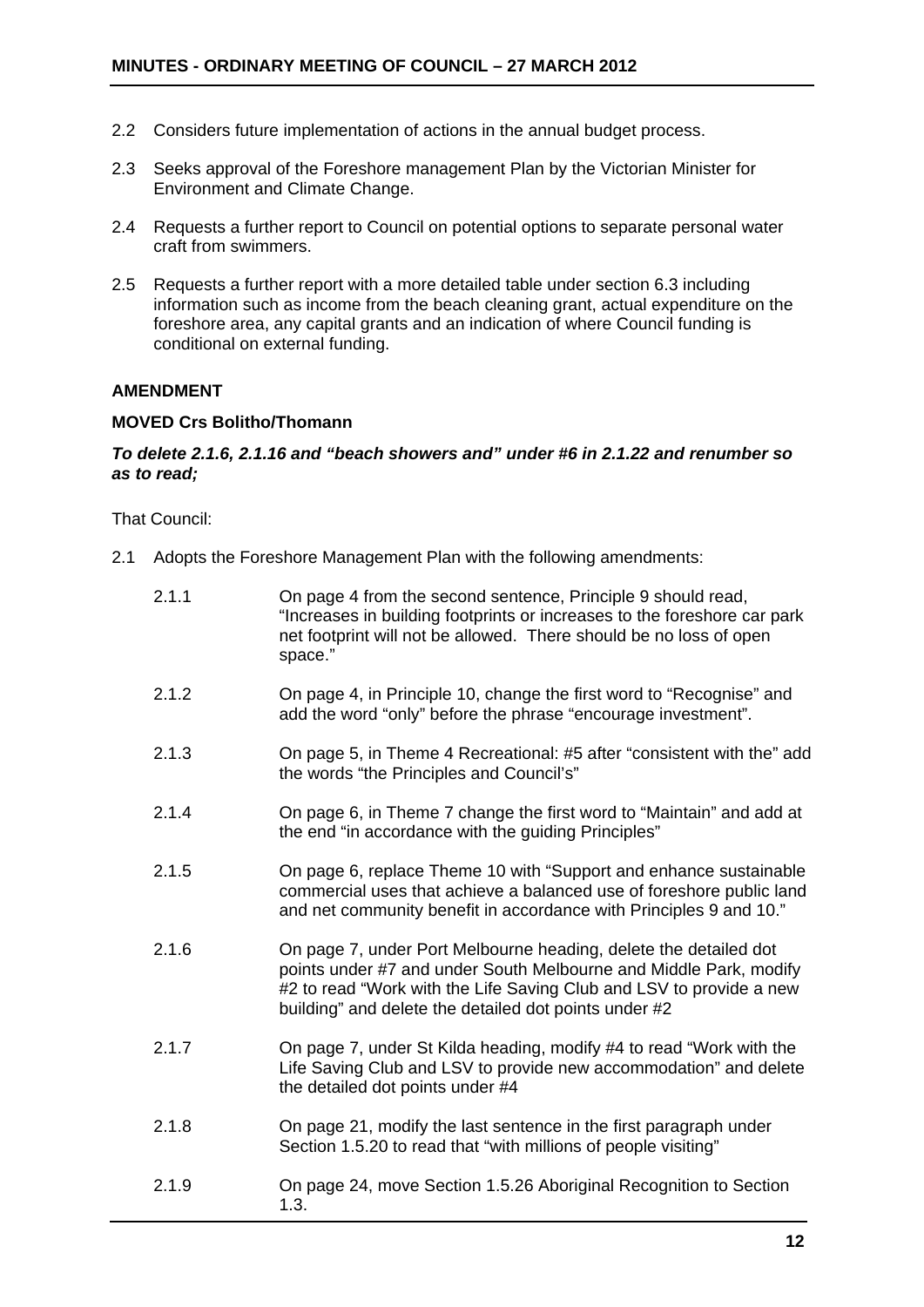|         | 2.1.10 | On page 25 in Section 1.6.7: delete the word "indirectly" in the second<br>last line.                                                                                                                                                                      |
|---------|--------|------------------------------------------------------------------------------------------------------------------------------------------------------------------------------------------------------------------------------------------------------------|
|         | 2.1.11 | On page 31 from the second sentence, Principle 9 should read,<br>"Increases in building footprints or increases to the foreshore car park<br>net footprint will not be allowed. There should be no loss of open<br>space."                                 |
|         | 2.1.12 | On page 31, in Principle 10, change the first word to "Recognise" and<br>add the word "only" before the phrase "encourage investment".                                                                                                                     |
|         | 2.1.13 | On page 35, under Objective 2b, add an additional Action reading<br>"Proactively plan and coordinate the preparation and management of<br>key foreshore sites attracting large crowds in busy periods."                                                    |
|         | 2.1.14 | On page 35, under Objective 2c, add an additional Action reading<br>"Continue to liaise with Parks Victoria and Water Police to reduce<br>infringements by PWC operators and increase the safety amenity of<br>swimmers and other users of the foreshore." |
|         | 2.1.15 | On page 43 under Objective 6a No. 1, add at the end "and will not<br>increase the net footprint or cause any loss of open space"                                                                                                                           |
|         | 2.1.16 | On page 44 under Objective 7b, change the first word to "Maintain"<br>and add at the end "in accordance with the guiding Principles"                                                                                                                       |
|         | 2.1.17 | On page 50 in Section 4.12.2 delete the second last dot point.                                                                                                                                                                                             |
|         | 2.1.18 | On page 50 under Objective 10a: delete action #1                                                                                                                                                                                                           |
|         | 2.1.19 | On page 51 delete Objective 10c and related action                                                                                                                                                                                                         |
|         | 2.1.20 | On page 55 under section 5.3.3, delete the detailed dot points under<br>#7                                                                                                                                                                                 |
|         | 2.1.21 | On page 57 under section 5.4.3, modify #2 to read "Work with the Life<br>Saving Club and LSV to provide a new building" and delete the<br>detailed dot points under #2                                                                                     |
|         | 2.1.22 | On page 60 modify #4 to read "Work with the Life Saving Club and<br>LSV to provide new accommodation" and delete the detailed dot<br>points under #4                                                                                                       |
|         | 2.1.23 | On page 64 under section 6.2, add a further column that identifies<br>year of expiry of the agreement and sort the table by expiry year.                                                                                                                   |
| $2.2\,$ |        | Considers future implementation of actions in the annual budget process                                                                                                                                                                                    |

- 2.3 Seeks approval of the Foreshore management Plan by the Victorian Minister for Environment and Climate Change.
- 2.4 Requests a further report to council on potential options to separate personal water craft from swimmers.
- 2.5 Requests a further report with a more detailed table under section 6.3 including information such as income from the beach cleaning grant, actual expenditure on the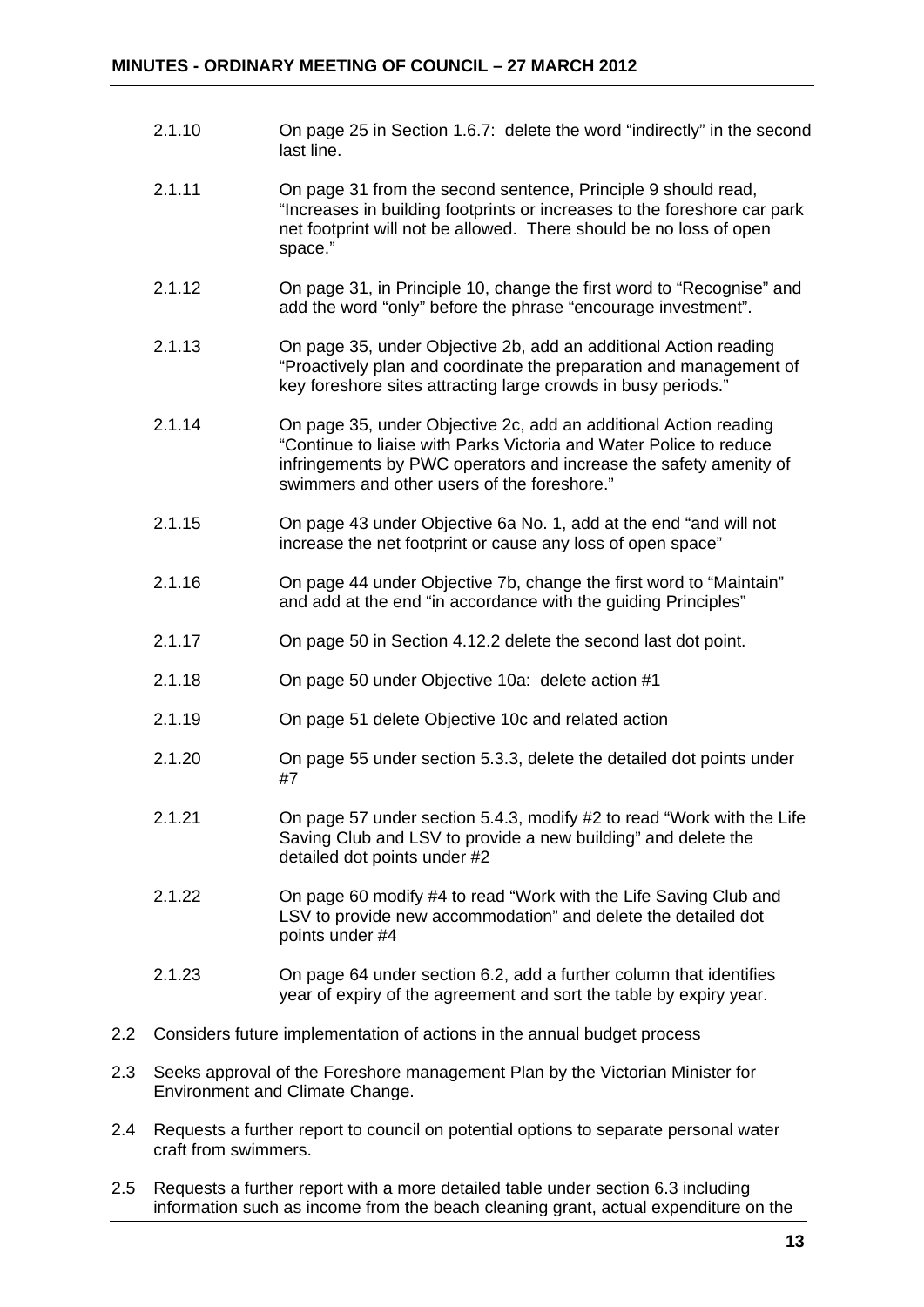foreshore area, any capital grants and an indication of where Council funding is conditional on external funding.

**A vote was taken and the AMENDMENT was CARRIED.** 

**The AMENDMENT became the SUBSTANTIVE MOTION.** 

**A vote was taken and the SUBSTANTIVE MOTION was carried.**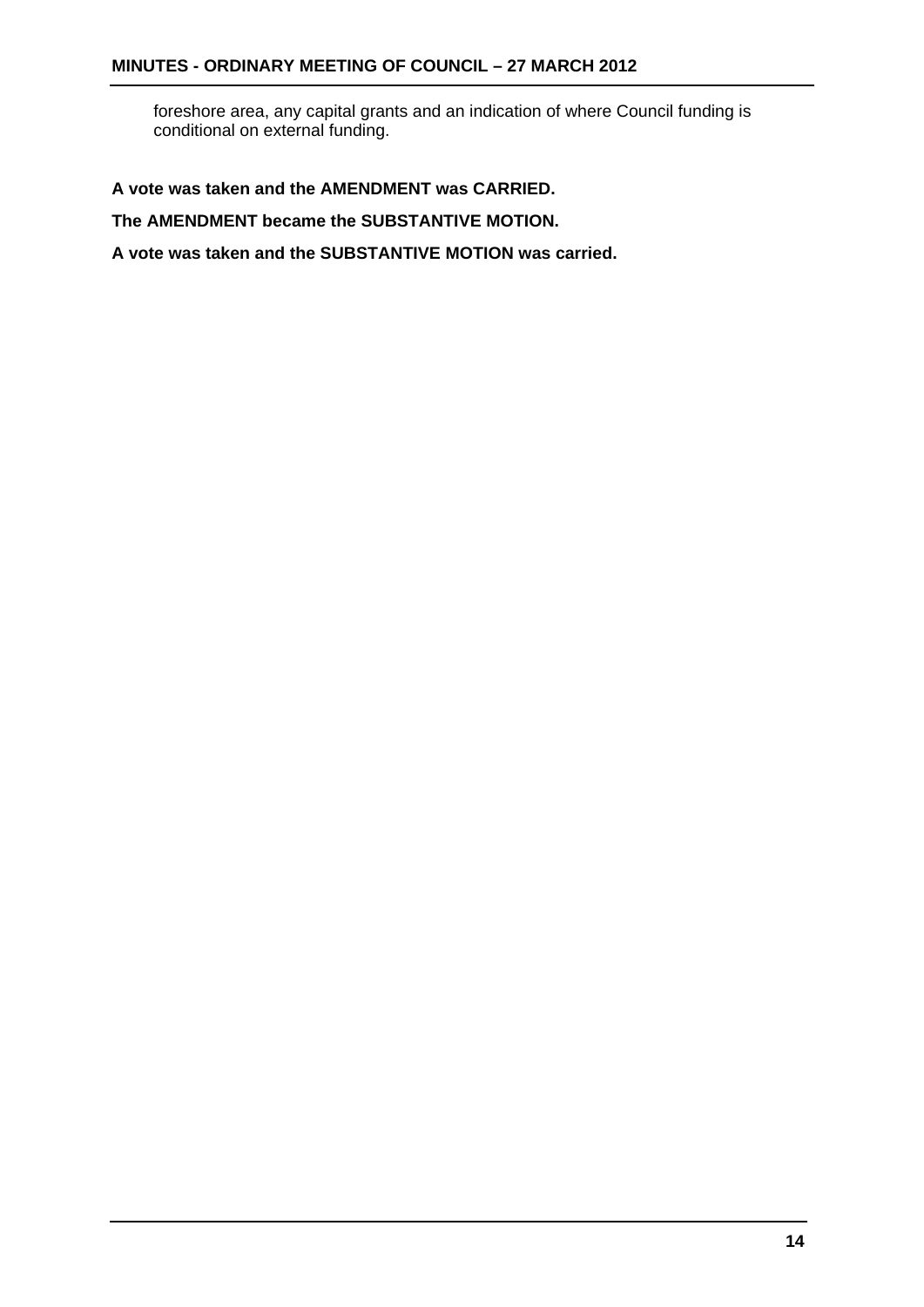#### **8.3 PORT MELBOURNE WATERFRONT URBAN DESIGN FRAMEWORK COMMUNITY CONSULTATION**

#### **Purpose**

This report presents a summary of the public submissions received in response to the draft Port Melbourne Waterfront Urban Design Framework.

The following speakers made a verbal submission:

#### Patrick Irwin

- Expressed overall satisfaction with the proposed developments for the foreshore.
- Thinks a new pier at the top of Bay Street is fantastic idea.
- Concerned with the lack of parking along the foreshore.
- Concerned about the potential for 3 addition towers (over development).
- Believes that retail amenity is an issue for Council around Bay Street, Port Melbourne in regards to accessibility and affordability. Council should therefore consider residents access to affordable essential stores such as supermarket development.

#### Hai Van Nguyen

- Believes that Council should optimise views from Bay Street of the beach.
- Suggested that the Council install red beach umbrellas.
- Believes that the Council should work to attract more people to Port Melbourne beach.

#### Jill Morgan (speaking on behalf of Multicultural Arts Victoria)

- Informed Council that Multicultural Arts Victoria has recently relocated to the Port Phillip district.
- Informed Council a key goal of Multicultural Arts Victoria is to celebrate diversity through the arts of local residents.
- Asked Council to consider the importance of diversity and living cultural heritage in the symbolic representation of piers.
- Asks Council to consider a partnership to increase the ethos of Piers festival
- Inferred the link between the living cultural heritage site (such as the pier) to social harmony and social inclusion and human rights.
- Tabled a document that outlines Multicultural Arts Victoria vision for collaboration.

#### Helen Kuchel (speaking on behalf of Port People)

- Believes that the potential development at the food store site is not suitable for the area.
- Asked Council that the work of objectors and the reviewing and redrafting period be acknowledged and documented in the thematic summary.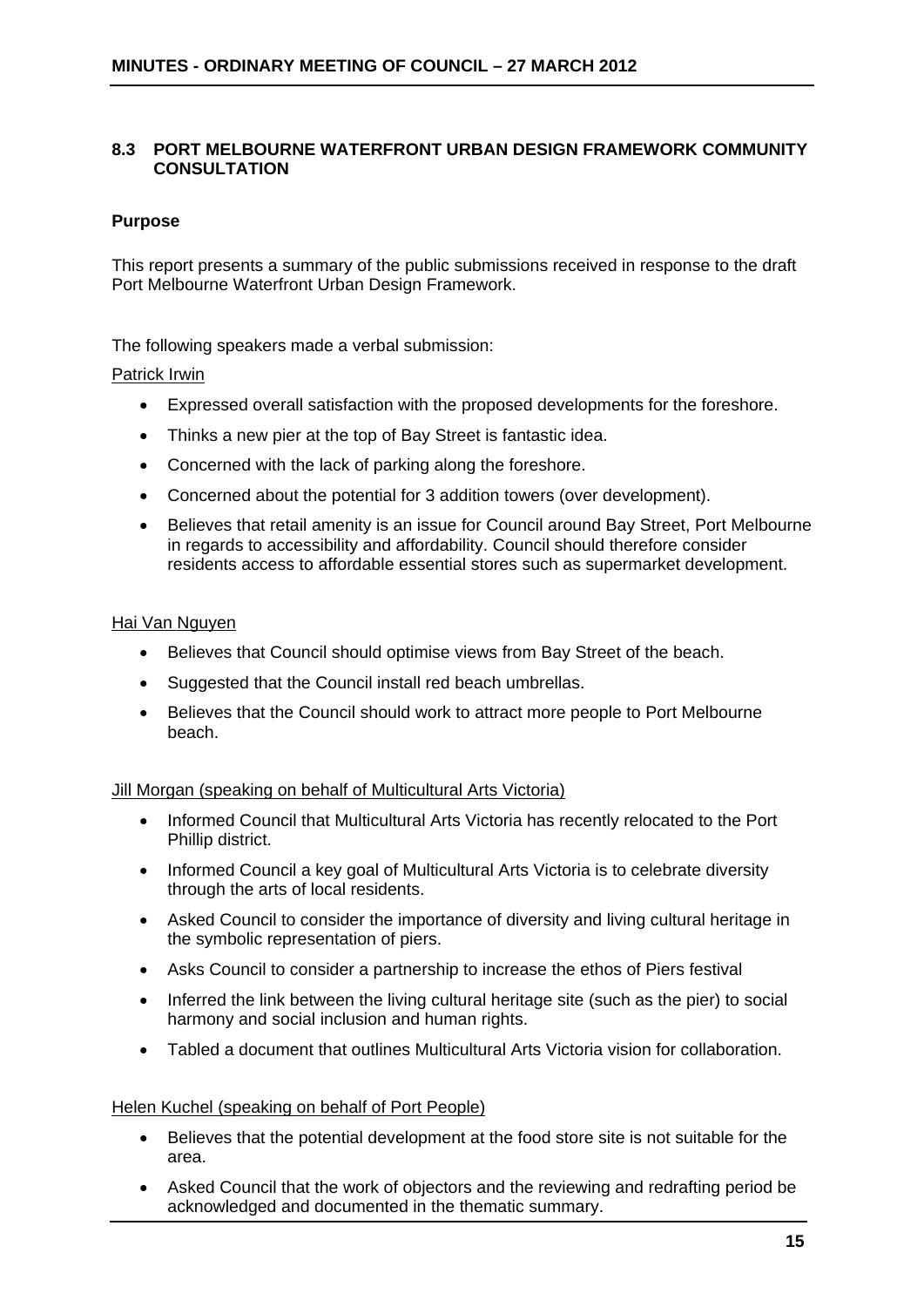- Suggested that the Port Melbourne UDF is part of the foreshore management plan and that the aspirations of the foreshore management plan should be included in the Port Melbourne UDF.
- Asked that the potential development site at Waterfront Place be clarified and presented in a way that is clear.
- Suggested that any overshadowing of the beach due to potential developments is inconsistent with the foreshore management plan.
- Expressed that the biggest disappointment for the work that public consultation did not happen before the draft plan stage.

#### Elva Keily

- Outlined the realities of Port Melbourne in the 1930s to draw the comparison to present day Port Melbourne. Suggested that the two comparisons stand in stark contrast and that Port Melbourne is now at its very best.
- Believes that the two towers will have severe consequences on Port Melbourne.
- Asserted that the covenants should be strictly adhered to.

#### Lee Turner

- Supportive of the development of a 10-14 storey height.
- Suggested that there are people in Port Melbourne that are supportive of this development so long as the towers are aesthetically pleasing.

#### John Carrig (Port Melbourne Yacht Club)

- Believes that the club building is iconic.
- Believes that the access to the water should be addressed in the Port Melbourne UDF's principles.
- Believes that the risk of the omission of access to water from principles in the Port Melbourne UDF is that it frames the UDF to be concerned with east/west (along the foreshore) rather than a south/north orientation (land to sea). He believes this works against the community interest.
- Believes that safety in crossing the bay should be a priority.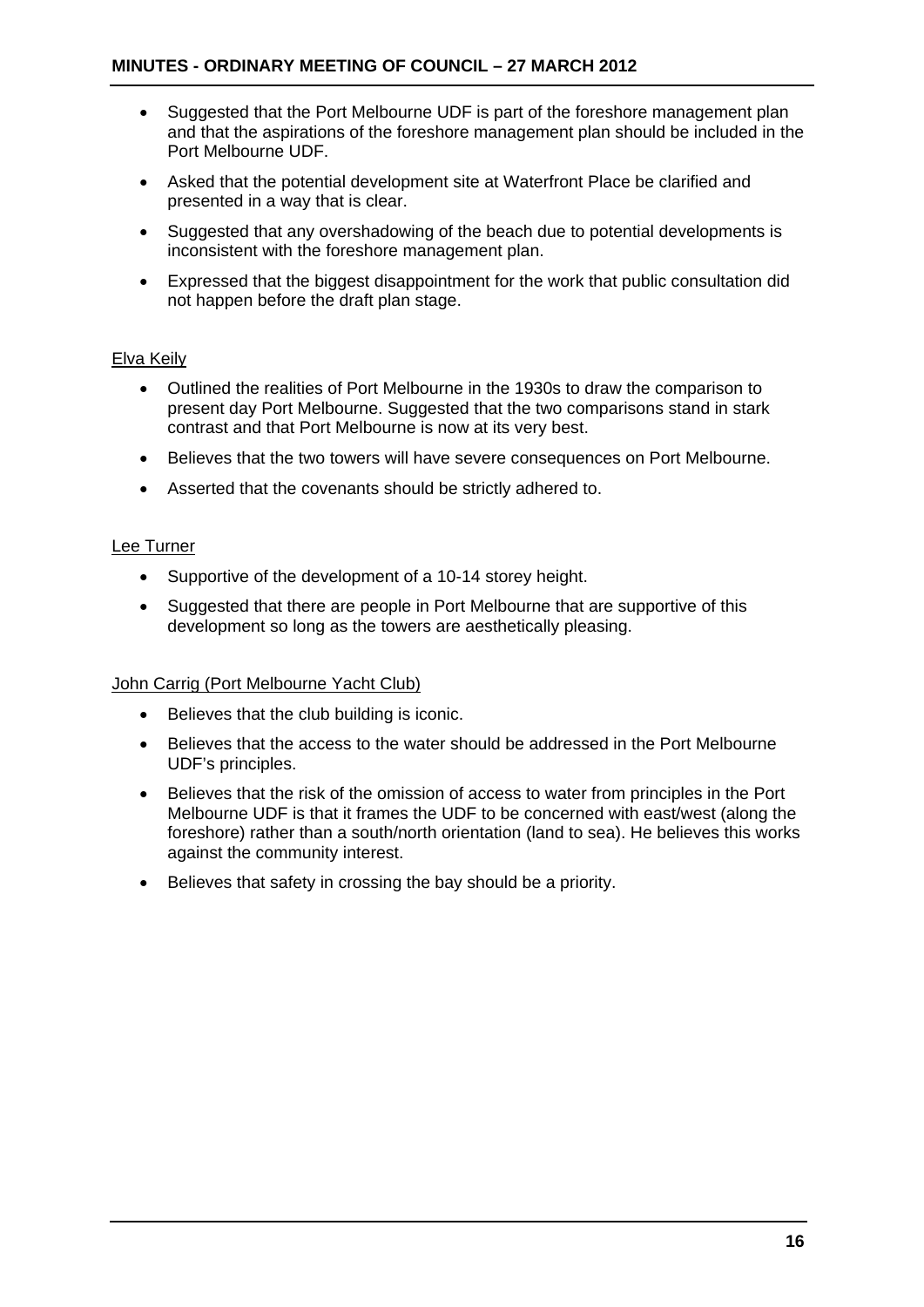#### John Spangaro

- **Believes the consultation on March 13<sup>th</sup> was excellent.**
- Primary concern is potential for increased traffic.
- Believes that parking issues need to be addressed
- Believes that the UDF has incorrectly identified the strip between Bay Street and the pier as residential and has therefore made a mistake in reducing it to one lane.
- Asked when the results of the traffic survey will be available. He was advised April.
- Asked whether the Council has received any written, verbal or graphic proposals or concepts from any interested parties about the development of Waterfront Place, informal or formal.

*Mayor Powning responded that Council and Councillors have not received any applications relating to 1-7 Waterfront Place. Mayor Powning added that in regards to informal contact she would take the question on notice and officers would clarify with Mr Spangaro.* 

#### Jose Alfano (represents the owner of 1-7 Waterfront Place)

- Believes that the Port Melbourne pier represents an area of the highest order.
- Believes that the development is consistent with other developments at other areas.
- Supports the framework as meeting the nexus between the private and public realms.
- Asked the Council to take this development within the context of the surrounding environments.

#### Peter Holland

- Believes that the covenants have sound reasons for having height limits and that these covenants should be respected.
- Believes that high rise development sets a precedent along the foreshore in Port Phillip.
- Acknowledged that this development will create a loophole for the Planning Minister and consequentially puts pressure on the Planning Minister to increase height limits.
- Believes that because the site exists within the Building Overlay the right of third parties to appeal to VCAT has been abolished.

#### Claire Britchford

- Fundamentally is opposed to development at Waterfront Place to do with issues of parking, traffic and amenity.
- Believes there is a large community opposition to the development of the towers.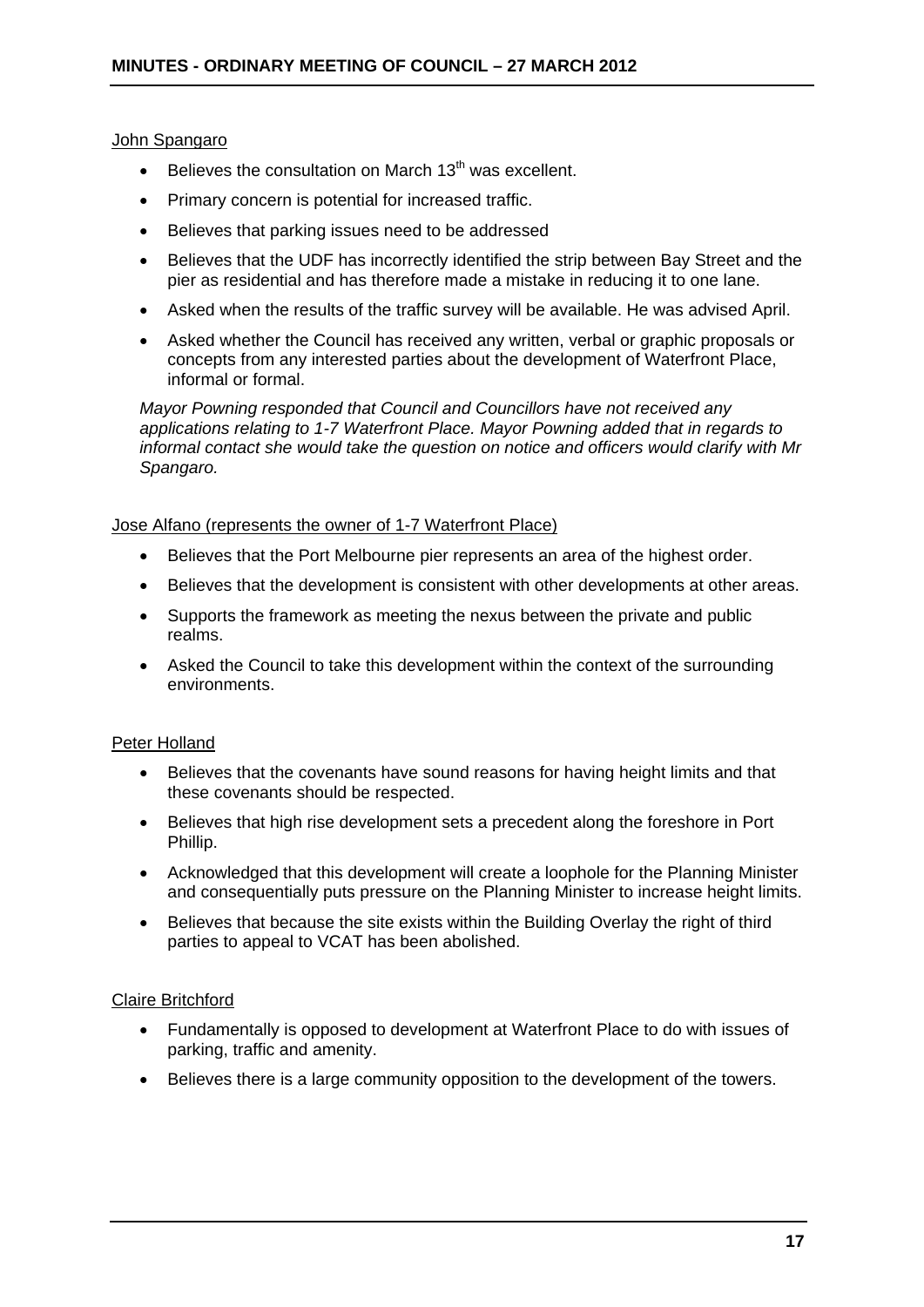#### Eddie Micallef

- Supports a lot of what is in the UDF but is opposed to the development at Waterfront Place.
- Believes the covenants should and do apply to the Waterfront Place site.
- Expressed frustration that the community in the past has not received adequate information relating to the covenants.

The meeting adjourned for a short recess at 8.40pm.

The meeting recommenced at 8.55pm

#### Trevor Nink

- Expressed a belief that public consultation was not included in the original draft.
- Questioned the relationship between the alternative motion presented tonight and the Notice of Motion adopted at the 13<sup>th</sup> March 2012 ordinary Meeting of Council.
- Asked Council to re-iterate is commitment to no net loss of open space given it the principles of the foreshore management plan.

#### **Mary Ferlin**

 Agrees with the previous submitters and asserts the importance of minimising overshadowing.

#### Christian Grahame

- Applauded the Council for its future looking approach in planning for Port Melbourne.
- Believes that the covenants exist and should be adhered to.
- Encouraged Council to continue its further public consultation.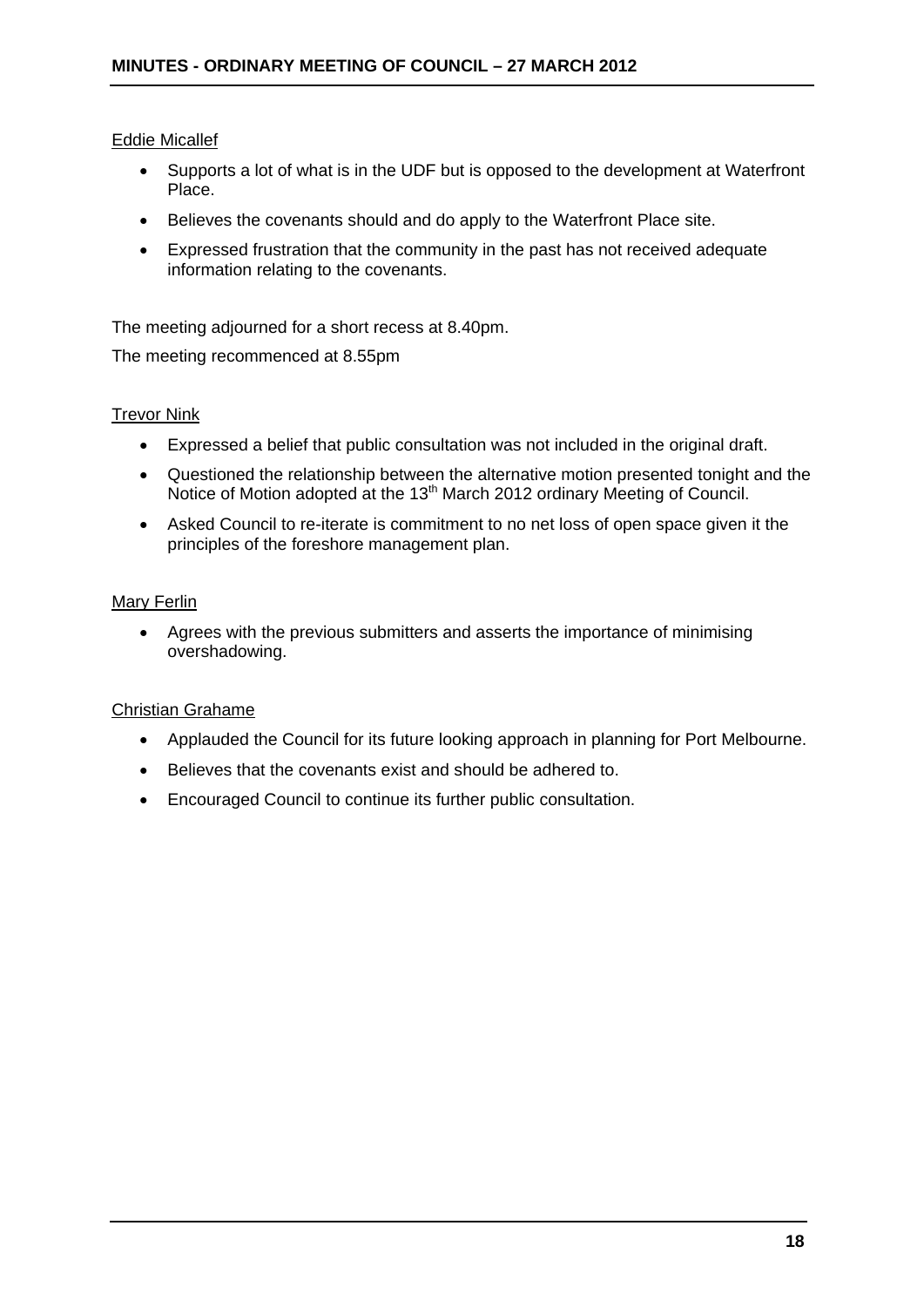#### **MOVED Crs Powning/Middleton**

That Council:

- 2.1 Receives and considers all submissions on the draft Port Melbourne Waterfront Urban Design Framework.
- 2.2 Acknowledges the covenants and current planning controls affecting the site at 1-7 Waterfront Place.
- 2.3 Undertakes further strategic work in accordance with the resolution 13 March 2012 to review the draft UDF, in particular the draft Vision and Principles and the Waterfront Place Precinct section.
- 2.4 In preparation for the possibility that the covenants are varied, removed or deemed not applicable, undertakes further strategic work in accordance with the resolution 13 March 2012 to prepare detailed design guidelines for the property located at 1-7 Waterfront Place that will reflect the Waterfront Place Beacon Cove Design Guidelines October 2009 (MGS Architects 2009), and in particular will not exceed the recommended building envelope and height controls.
- 2.5 Acknowledges that the detailed design guidelines will inform the review of the Waterfront Place Precinct.
- 2.6 Reaffirms the request that a report be provided to Council in April detailing the proposed process for engaging with the community in the preparation of revised Waterfront precinct and site guidelines, including the opportunity for stakeholder forums with representation to include community groups, the Port of Melbourne Corporation, the business association, local business operators, Yarra Trams and the owners of the freehold sites.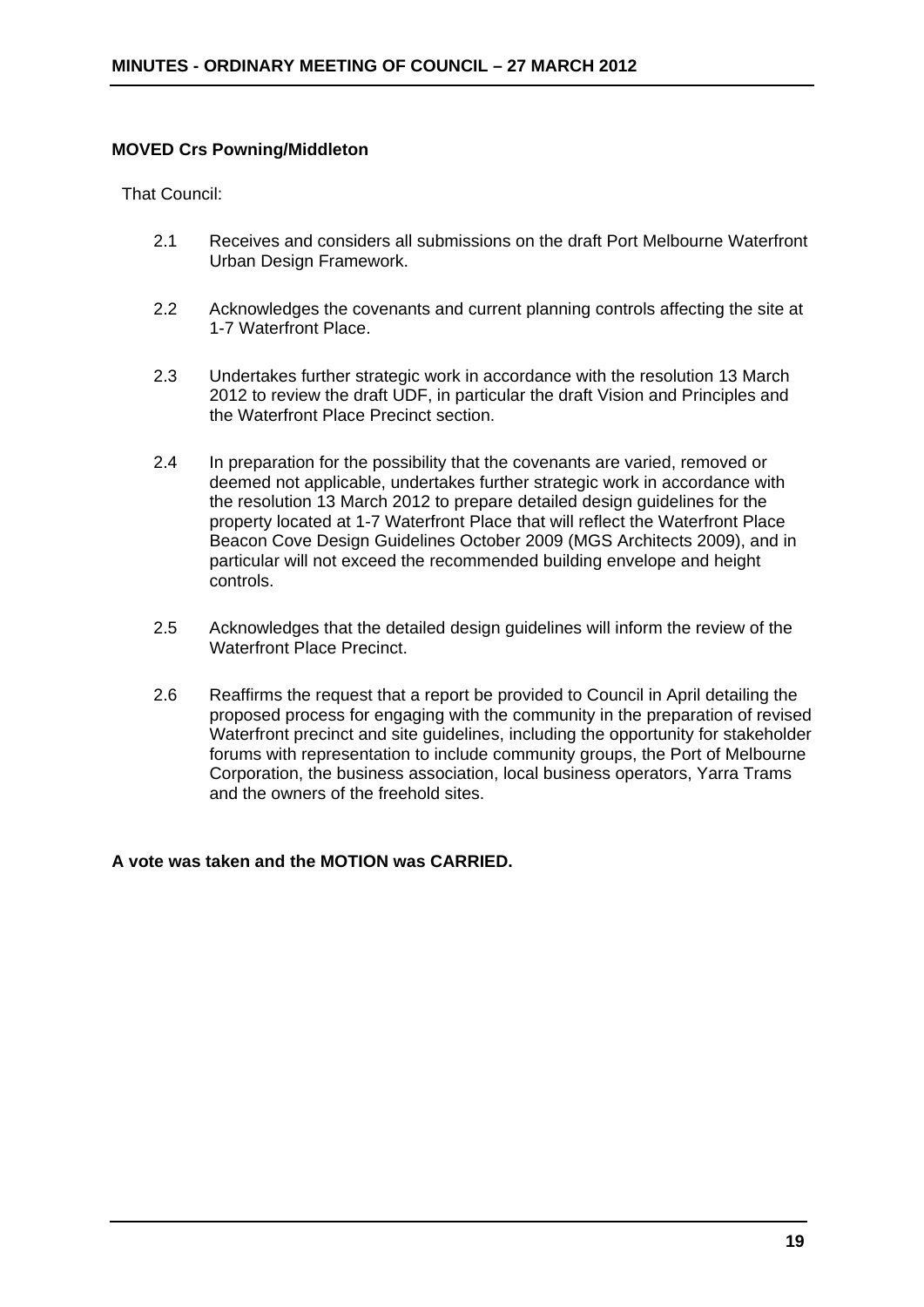### **10. REPORTS BY COUNCILLOR DELEGATES**

#### **Assemblies of Councillors**

The purpose of this item is to report to Council written records of Assemblies of Councillors at the City of Port Phillip as required by section 80A (2) (a) and (b) of the Local Government Act 1989.

#### **MOVED Crs Thomann/O'Connor**

That Council:

2.1 Receives and notes the written records of Assemblies of Councillors (attached) as required by section 80A (2) (a) and (b) of the Local Government Act 1989.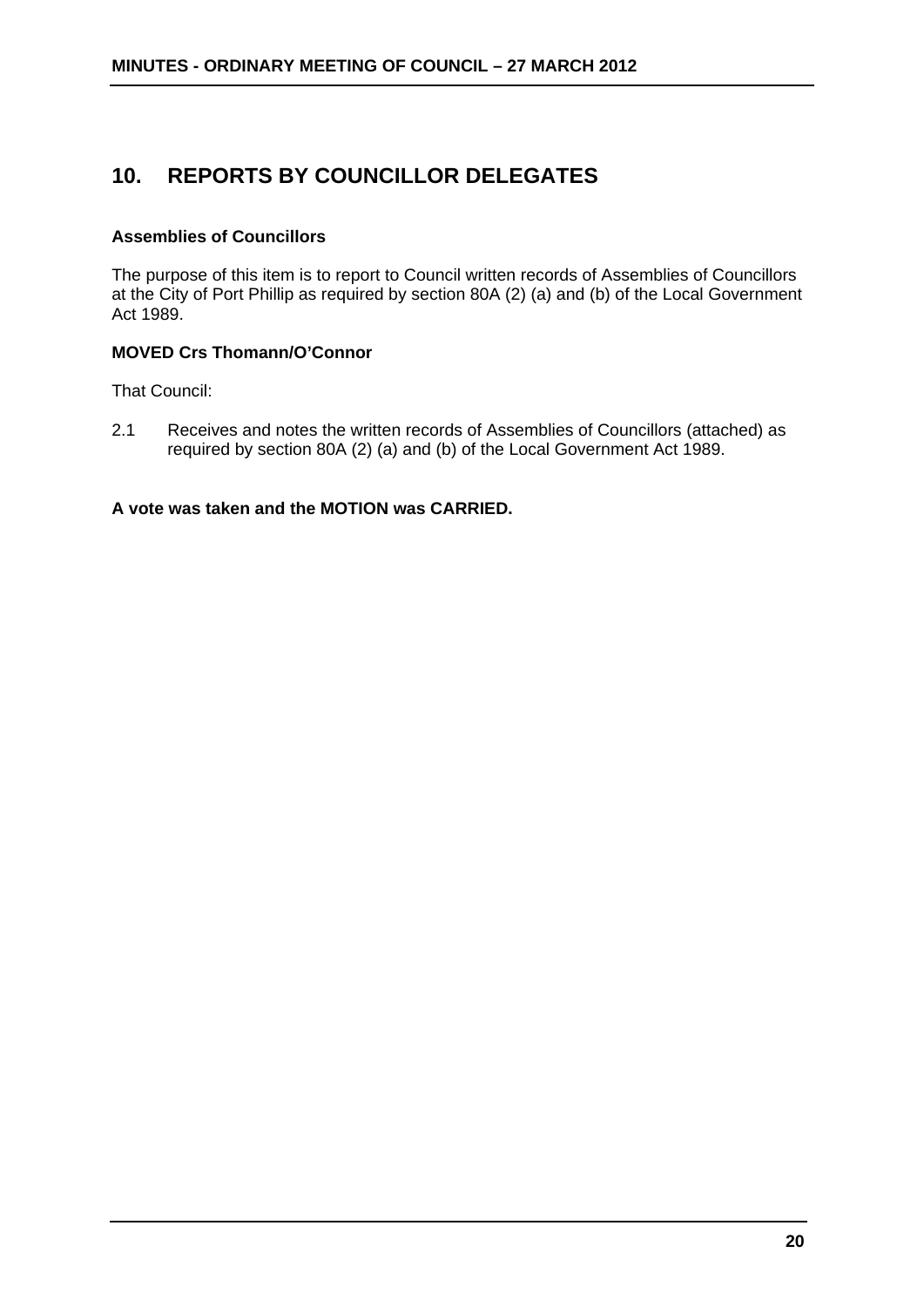# **11. URGENT BUSINESS**